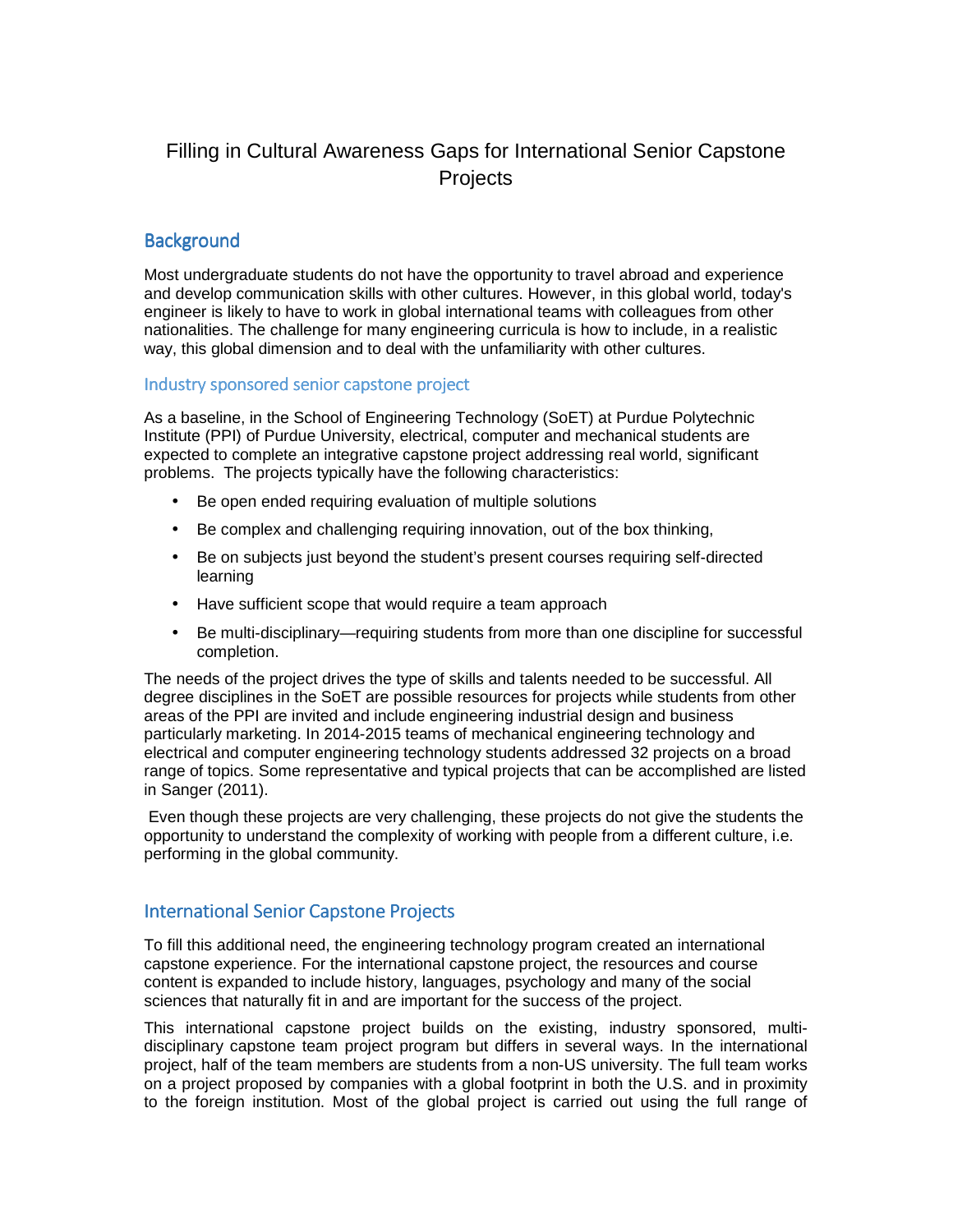electronic communication tools such as email, skype, and blogs. Communicating using these tools can be challenging when dealing with different cultures. The overall plan includes at least two trips in opposite direction by the teams accompanied by their mentors. These trips are approximately ten days long including both weekends. Most of the week involves intense project work. Ideally the first of these trips occurs early in the project and allows for solution conceptualization and for the forming of work assignment and responsibilities. The second trip is usually the integration phase of the final deliverables. Each of the trips has a cultural element—activities that are typical of the host culture. For instance, in the U.S. it has included a football game and visit to local tourist attractions or activities such as skiing, hiking, museums etc. depending on the location. To increase the development of solid relationships, the students of the host teams are responsible for the logistics and housing of the visiting team. Visiting team members live with the host students instead of hotels or with faculty. This latter feature does not work for all cultures. However, where this hosting feature has been used, the feature is highly popular with the students, reduces the cost to the sponsoring company but most importantly gives the visitors an authentic real cultural experience and improves the building of personal relationships across cultures.

### Base Lining Cross Cultural Attitudes

In initiating this program and developing the supplemental course content, a survey of the cross cultural diversity and attitudes was taken from all the students in the senior class. The Miville-Guzman Universality-Diversity Scale (M-GUDS)-S in its trimmed version was selected for this broad survey because this tool focuses on areas that would be relevant to measure a change in attitude as a result of curriculum changes ( Fuertes, 2000). In the compressed tool, groups of questions are used to create three subscales to assess behavioural, cognitive and emotional dimensions of UDO. The subscales and the questions used to form the subscales are shown below.

#### Diversity of Contact

This subscale explores what is the students' level of broad interest in participating in diverse social and cultural activities such as music, dance, celebrations and organization and focuses on behaviour.

- I would like to join an organization that emphasizes getting to know people from different countries.
- I would like to go to dances that feature music from other countries.
- I often listen to music from other cultures.
- I am interested in learning about the many cultures that have existed in this world.
- I attend events where I might get to know people from different cultural backgrounds.

#### Relative Appreciation

This subscale explores the extent that diversity has on a person's self-understanding and personal growth and is a cognitive, reflective element

- Persons with disabilities can teach me things I could not learn elsewhere.
- I can best understand someone after I get to know how he/she is both similar to and different from me.
- Knowing how a person differs from me greatly enhances our friendship.
- In getting to know someone, I like knowing both how he/she differs from me and is similar to me.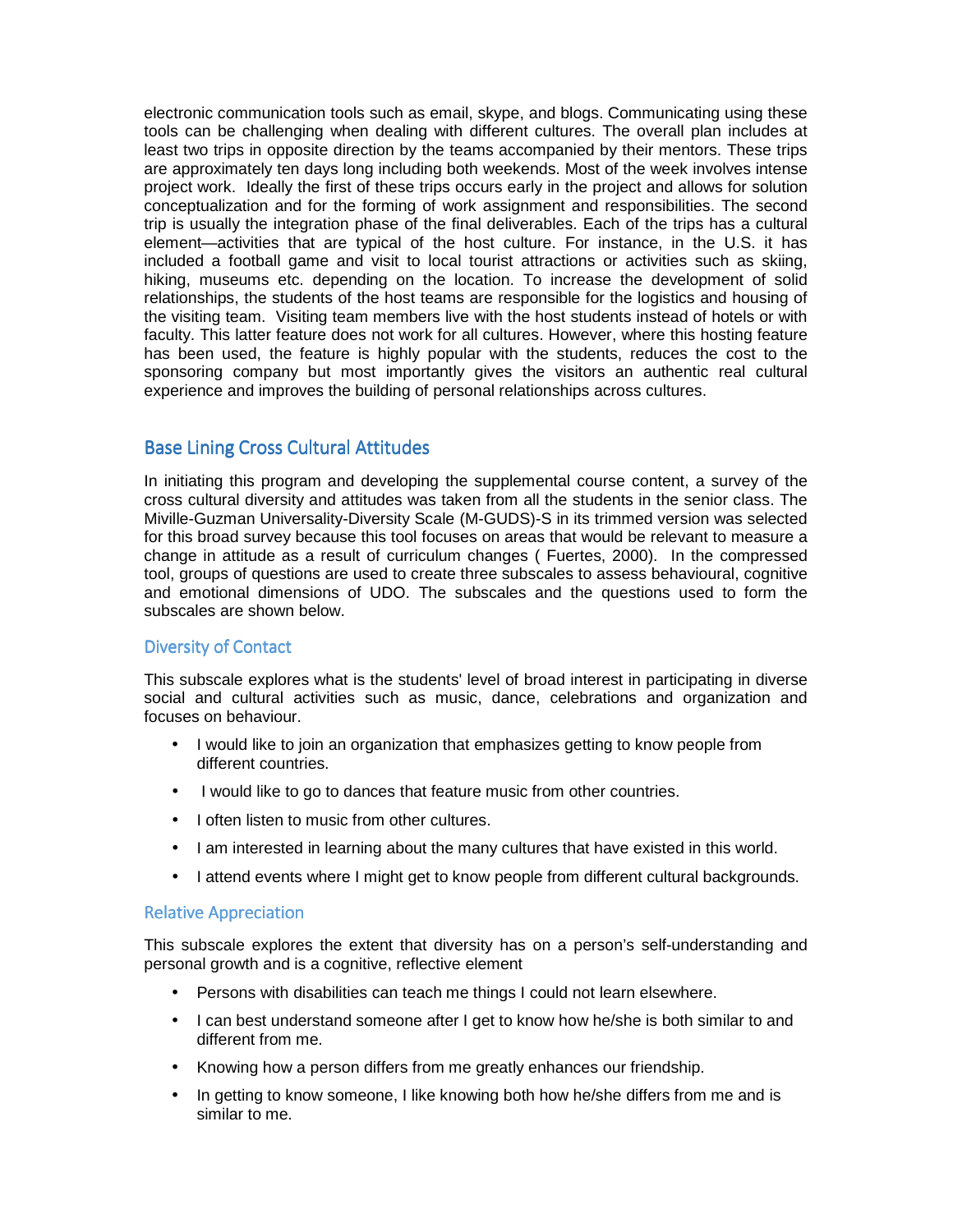• Knowing about the different experiences of other people helps me understand my own problems better.

# Comfort with Differences Comfort with Differences

This subscale explores the degree of emotional comfort the person has with individuals of a different culture (Note that, in the tool, these items are reverse scored)

- Getting to know someone of another culture is generally an uncomfortable experience for me.
- I am only at ease with people of my culture.
- It's really hard for me to feel close to a person of another culture.
- It is very important that a friend agrees with me on most issues.
- I often feel irritated with persons of a different culture.

The MGDUS-s survey uses a six-point Likert scale ranging from strongly disagree to strongly agree and was found to be a good fit with the study.

# Pre-Survey Results comparing U.S., German, Polish and Russian Students

Sanger (2015) presents the results of this survey shown in Table 1 given to engineering students from the U.S., Germany, Poland and Russia. The demographics of the populations was predominantly traditional student ages and gave a good representation of the differences in attitude toward cultural diversity in these four countries and fully described in Sanger (2015). In Figure 1 the data is reduced into the three subscales which facilitates some of the conclusions. In table 1 the data for each nationality are presented for each question of the survey. In this section, the discussion is also centered on detailed responses that are significantly different than the other responses and could be useful in the creating of curricular enhancements to the international experience. The observations are as follows:

Generally Americans standout from the other cultures as being more at ease with a diversity of cultures. Perhaps that situation stems not only from the diversity of cultures in America but also from the melting pot effect that exists in America. The Russian students stand out relative to the other cultures as having a heightened interest in learning more about different cultures. Their interest is clearly above all the other cultures surveyed.

As seen in question 5, all the students survey seem to have uniform openness to being aware of differences and similarities across cultures. This result is very encouraging and indicates that pedagogical approaches to increase cultural awareness could be successful.



Figure 1: Composite Data on the five populations according to the three major subscales.( Sanger 2015)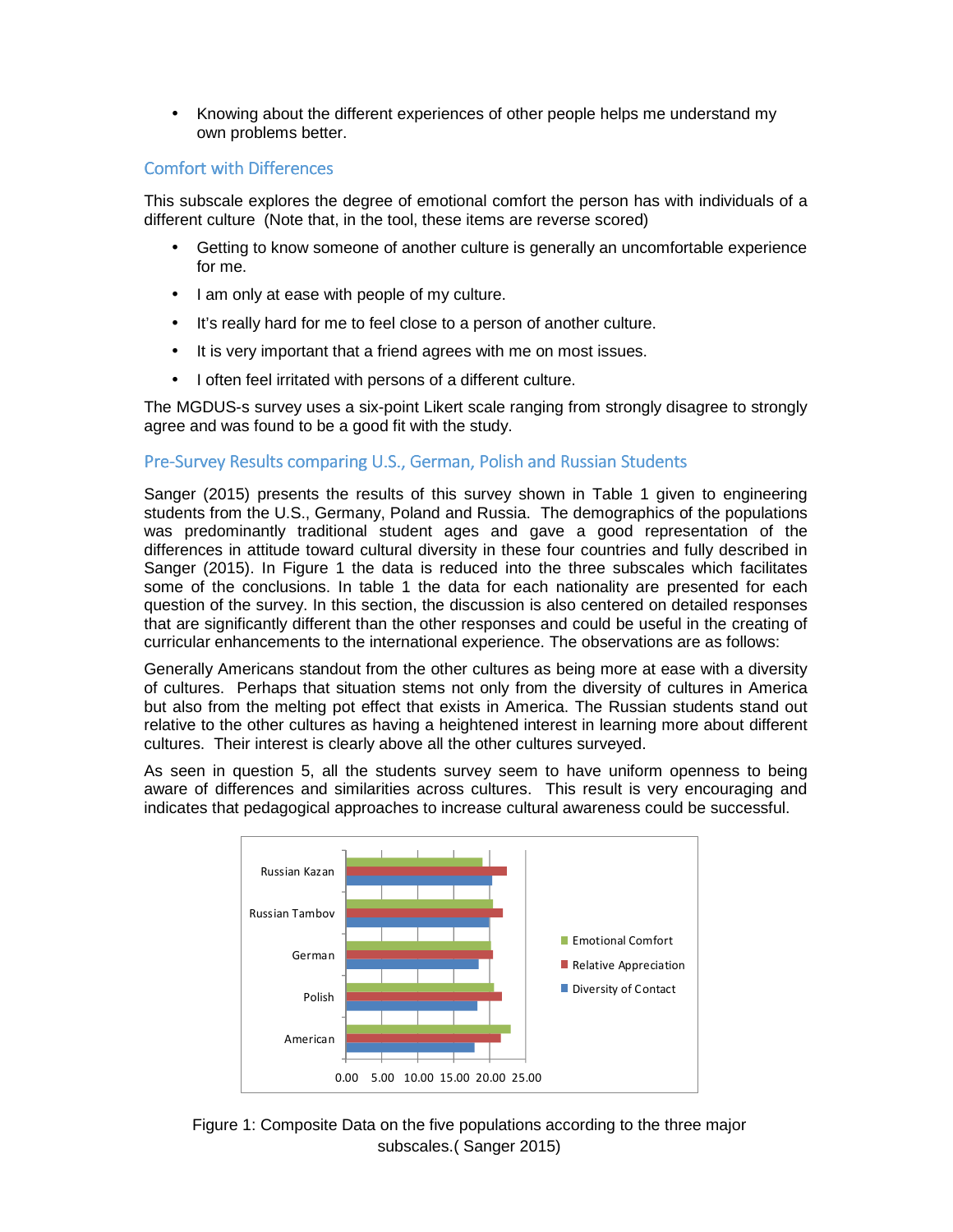|                                                                                                             | American | Polish | German | <b>Russian</b><br><b>Tambov</b> | <b>Russian</b><br>Kazan |
|-------------------------------------------------------------------------------------------------------------|----------|--------|--------|---------------------------------|-------------------------|
| 1. I would like to join an organization that emphasizes getting<br>to know people from different countries  | 4.46     | 4.09   | 4.12   | 4.34                            | 4.5                     |
| 2. Persons with disabilities can teach me things I could not<br>learn elsewhere                             | 4.63     | 4.47   | 4.17   | 4.14                            | 4.6                     |
| 3. Getting to know someone of another culture is generally an<br>uncomfortable experience to me             | 1.75     | 1.97   | 2.02   | 2.04                            | 2.2                     |
| 4. I would like to go to dances that feature music from other<br>countries                                  | 3.50     | 3.74   | 3.29   | 4.46                            | 4.3                     |
| 5. I can best understand someone after I get to know how<br>he/she is both similar to and different from me | 4.60     | 4.32   | 4.35   | 4.28                            | 4.4                     |
| 6. I am only at ease with people of my culture.                                                             | 1.63     | 2.34   | 2.85   | 3.04                            | 3.                      |
| 7. I often listen to music of other cultures                                                                | 3.45     | 4.15   | 3.76   | 4.82                            | 4.7                     |
| 8. Knowing how a person differs from me greatly enhances our<br>friendship                                  | 4.04     | 4.1    | 3.8    | 3.38                            | 3.9                     |
| 9. It's really hard for me to feel close to a person from another<br>culture.                               | 1.63     | 2.25   | 2.43   | 3.12                            | 3.0                     |
| 10. I am interested in learning about the many cultures that<br>have existed in this world                  | 4.48     | 4.41   | 4.31   | 5.06                            | 4.7                     |
| 11. In getting to know someone, I like knowing both how<br>he/she differs from me and is similar to me      | 4.56     | 4.37   | 4.07   | 4.42                            | 4.1                     |
| 12. It is very important that a friend agrees with me on most<br>issues                                     | 2.73     | 3.62   | 3.55   | 4.02                            | 4.4                     |
| 13. I attend events where I might get to know people from<br>different cultural backgrounds                 | 3.88     | 3.72   | 3.9    | 3                               | 3.4                     |
| 14. Knowing about the different experiences of other people<br>helps me understand my own problems better   | 4.27     | 4.46   | 4.1    | 4.22                            | 4.4                     |
| 15. I often feel irritated by persons of a different culture.                                               | 1.89     | 2.35   | 2.57   | 1.98                            | 2.1                     |

#### Table 1 Detailed responses to the MGUDS-s survey from students from the U.S, Germany, Poland, and Russia.(Sanger 2015)

- From questions 6 and 9, American students are much more open to closeness than the other four populations. Americans and Russians are at two extremes very far apart regarding closeness to people of another culture. This result is surprising from the authors personal experience when in their experience the opposite it more the case.
- Music seems to be particularly important to both the Polish and Russian cultures.
- Dance is of great interest to Russians
- Americans according to this survey seems to tolerate disagreement among friends more than the other three nationalities.
- Americans and Russians seem to be less irritated by other cultures than the Polish and the Germans.

#### Supplemental Course Content Stemming from the Survey

As can be seen in the responses to question 12, there is a large variation among the cultures surrounding disagreement. Thus additional training has been added to the course in the area of conflict resolution.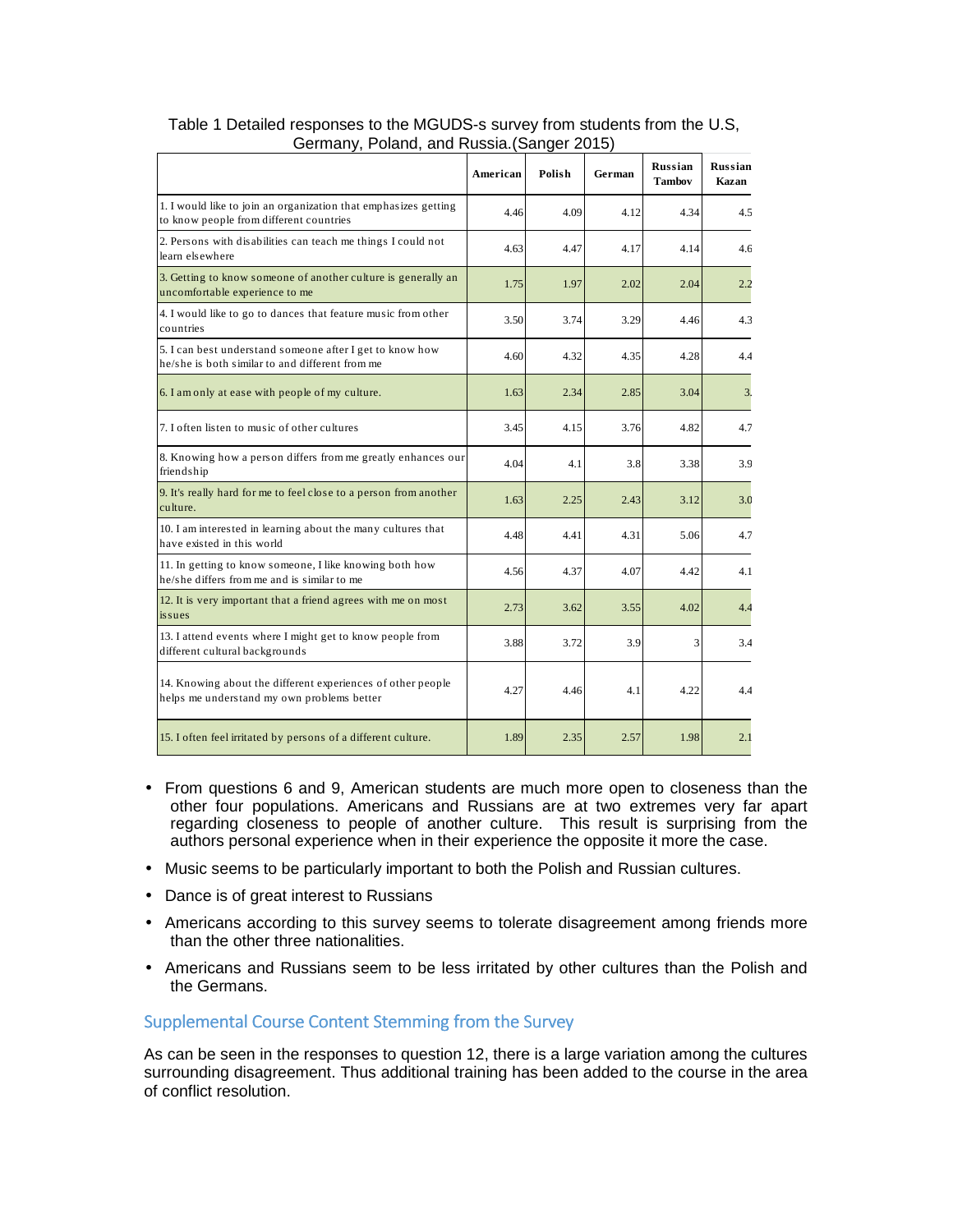Since the survey points out that American students have a low interest in learning about new cultures, the course has added discussions on regional history, language, celebrations and holidays and other aspects of the culture that they will be visiting. Much of this learning is done by self-study reporting back to the class in a discussion format.

Finally the music seems to be an area where American students have much less interest than Polish and Russian students. Improving American awareness in the music area could result in fertile ground for relationship building.

# International Projects in Germany and Poland

Two international senior capstone projects were launched in August 2014 and completed in June 2015.

The Lenze project: four technology students from SoET (3 electrical and one mechanical) joined four students from Leibniz University of Hannover (with similar disciplines) on a project sponsored by Lenze Corporation in Hameln, Germany to fully integrate the power electronics and controls of a 1.2 Hp motor into the cylindrical form factor of the motor.

The Eaton project: three electrical technology students from SoET joined three mechanical students from Gdansk University of Technology on a project sponsored by Eaton Corp in Auburn, IN and Tczew, Polmerania, Poland to develop, build and test a technique to inspect



Figure 2 The goal of the Lenze project was to design, build and test a motor system that fit a cylindrical form factor: the original system on the left and the reconfigured system on the right.



Figure 3 Clutch Rivet inspection performed using Image Analysis for Eaton Corp.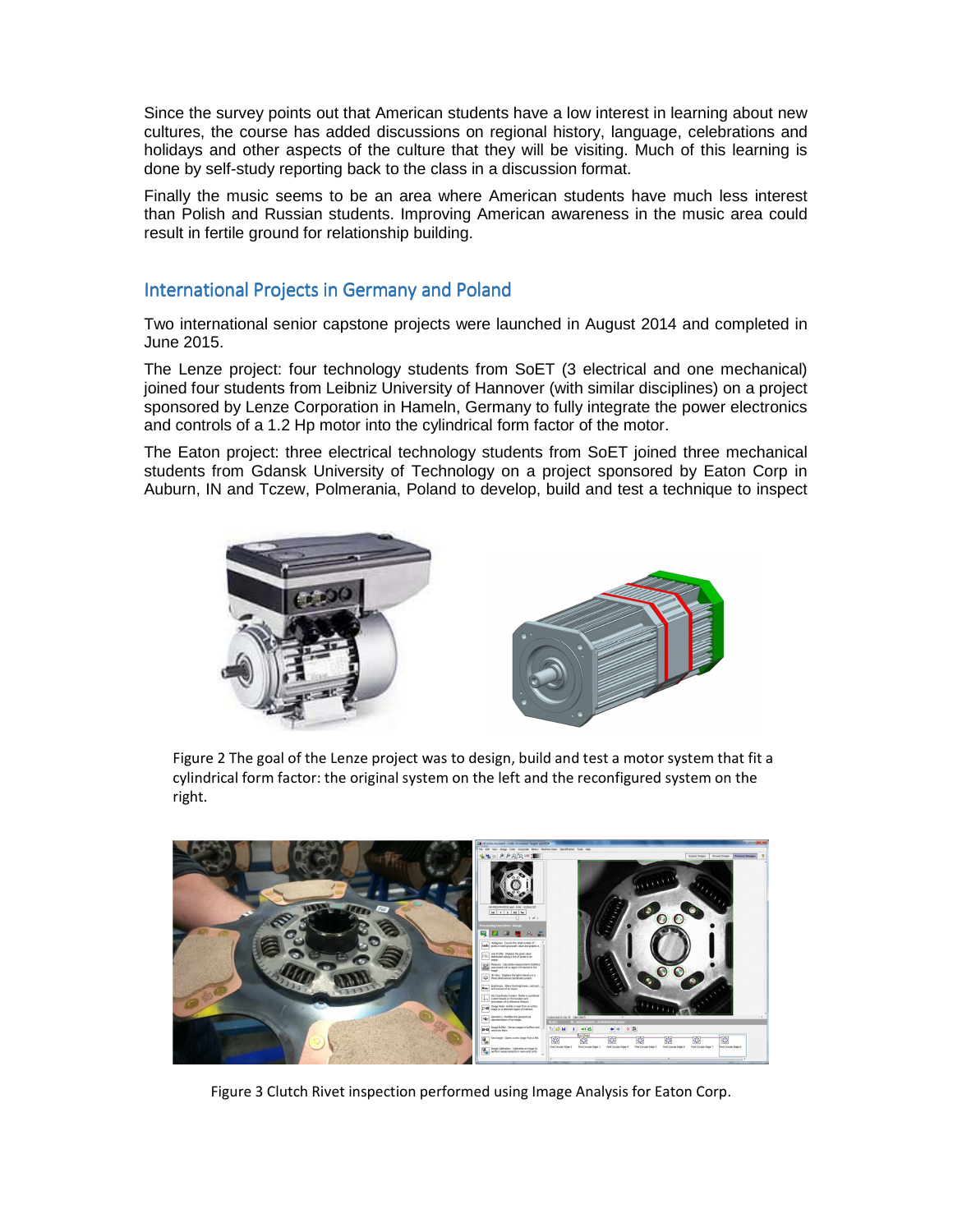clutch assemblies for properly installed and compressed rivets

Each of these projects resulted in final presentation of results in both countries and delivery of process/product. Besides project completion the final two week trip abroad included visits to local cultural venues including Berlin and Hamburg in Germany and Krakow and Malbork Castle in Poland.

### Comparison of Attitudes Pre/Post

Upon return from abroad the MGUDS-s was readministered to the students and a before and after comparison was made as well as an evaluation of the reflection paper written by each student.

In the subscale "diversity of contact", the answers to the questions reflected a 70% improvement and over half of those responses (35%) were two points or more increase on the six point Likert scale. Only two of the 20 responses regressed and that was in the area of music appreciation clearly indicating that more work from an instruction point of view might be useful. In the cognitive subscale of "relative appreciation", 100% of the responses showed no change or improvement (65% same, 35% improved) with no regression. Finally in the subscale of "emotional comfort with differences", only one regression with 50% remained the same and 45% improved. The only regression was to the issue of agreement with self. The two areas where regression was seen confirms the need for good training in the following two areas: conflict management and the arts.

The student reflections reflected growth in cultural awareness. It must be said that none of these students had worked with a foreign student before while only one of them had been to Europe prior to this experience. An interesting observation follows which is relevant to the students reflection of a specific difference in approach to the engineering task at hand:

"One of the most memorable moments in this project was when the Purdue team introduced the German team to the idea of ball parking a number. In other words using the information already at hand, as well as engineering intuition to predict a result, or an acceptable range for that result. This notion went counter to our German colleagues' desire for high precision. The principal lesson from this project however is, that by leveraging the differences in both cultures' engineer styles, the team balanced cost, time, and quality. All in all I regard this project and the opportunities it has given me as the single most defining aspect of my college career."

As far as the structure of the course, with unanimity, all the students (foreign and American) thought the full immersion during their visits was outstanding. They were able to experience the country the way people their own age lived and worked. During their visit and in their reflections, many observations revealed increased awareness and a deliberate effort to understand the culture. As an example, here is the following:

"One of my favorites was something I discussed with \_\_\_\_\_ and with \_\_\_\_: many Polish are very honest. She explained this by saying if you say "The weather is lovely today!" to someone of Polish descent, they would likely respond with something along the lines of "It is nice weather now, but it is supposed to rain later." She explained that they try to be honest in how they reply, and it sometimes makes them appear to foreigners as a bit standoffish or even rude."

#### **Conclusions**

Overall the model that has been implemented in these international capstone projects has been shown, at least in the initial trials, to be quite effective to increase cultural awareness in a positive way and it is being extended to other countries including Peru, Netherlands, Australia and Dubai. Cultural, historic, and geographical research plus group discussion has been added to the course to expand awareness and increase empathy with their non-US teammates. Finally it is recognized that this